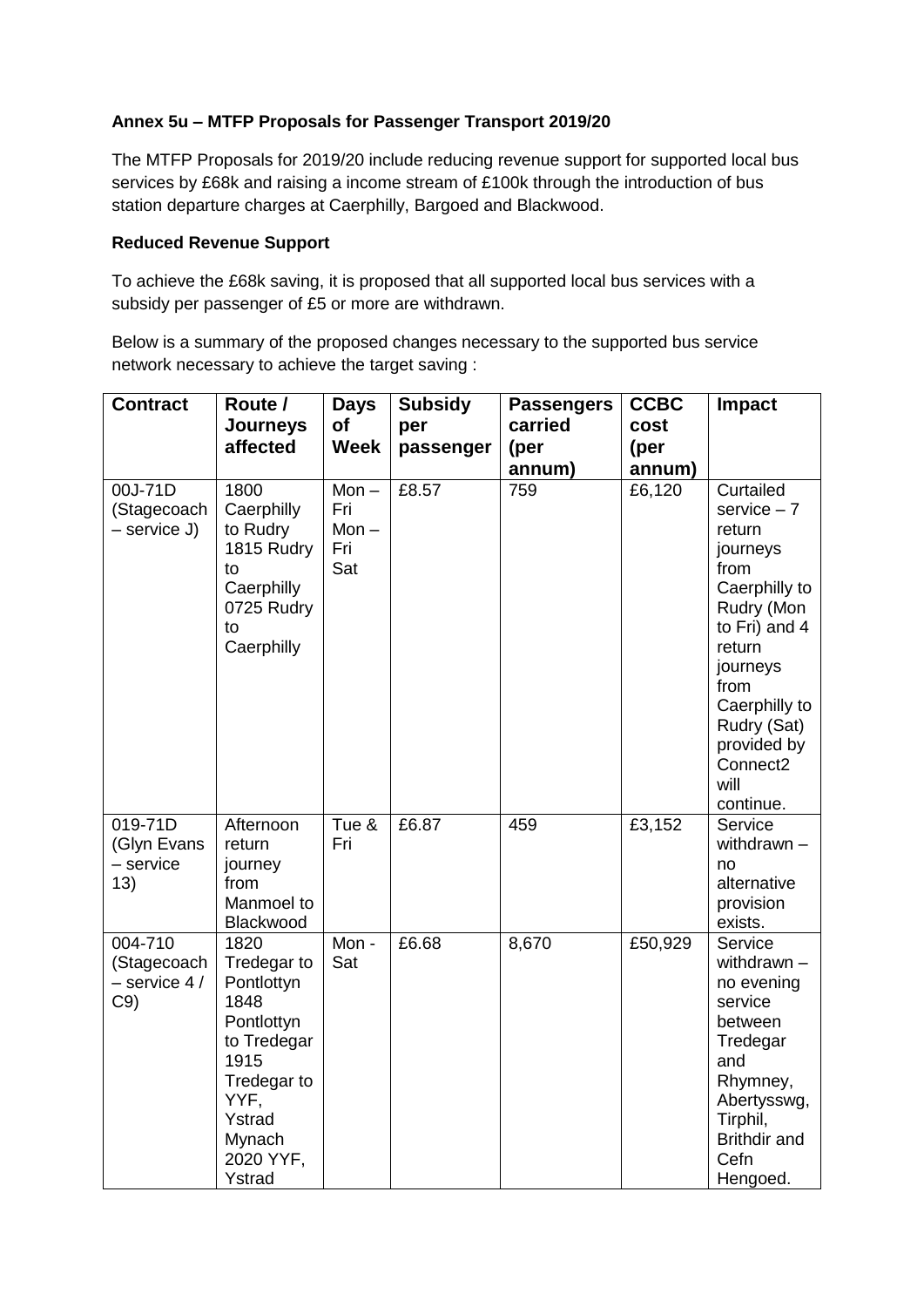| X38-71D<br>(New<br>Adventure<br>$Travel -$<br>service X38)       | Mynach to<br>Tredegar<br>2125<br>Tredegar to<br>YYF,<br>Ystrad<br>Mynach<br>2230 YYF,<br>Ystrad<br>Mynach to<br>Tredegar<br>0620<br>Pontypridd<br>to Nelson<br>0630<br>Nelson to<br>Pontypridd | Mon -<br>Fri | £5.43 | 1,173  | £6,375  | Cross<br>boundary<br>service with<br>Blaenau<br>Gwent CBC.<br>Journeys<br>withdrawn -<br>12 return<br>journeys on<br>the X38<br>between<br>Pontypridd<br>and<br>Bargoed will<br>continue. |  |  |  |  |
|------------------------------------------------------------------|------------------------------------------------------------------------------------------------------------------------------------------------------------------------------------------------|--------------|-------|--------|---------|-------------------------------------------------------------------------------------------------------------------------------------------------------------------------------------------|--|--|--|--|
| <b>TOTAL</b>                                                     |                                                                                                                                                                                                |              |       | 11,061 | £66,576 |                                                                                                                                                                                           |  |  |  |  |
| <b>Key</b>                                                       |                                                                                                                                                                                                |              |       |        |         |                                                                                                                                                                                           |  |  |  |  |
| Mon - Fri: Mondays to Fridays<br>Mon - Sat: Mondays to Saturdays |                                                                                                                                                                                                |              |       |        |         |                                                                                                                                                                                           |  |  |  |  |
|                                                                  | Tue & Fri: Tuesdays and Fridays                                                                                                                                                                |              |       |        |         |                                                                                                                                                                                           |  |  |  |  |

A summary of the responses received following the email sent to the local ward members, town and community councils and community partnerships affected by the proposed changes to the subsidised bus network, following the detail proposals reported to the Special Environment and Regeneration Scrutiny Committee on 18 December 2018 is summarised below:

## **Alun Evans (Officer response on behalf of Blaenau Gwent CBC)**

Blaenau Gwent residents rely heavily on the bus network to access employment and other services. We have low levels of car ownership and access to a comprehensive, frequent and reliable public transport service, especially for those who reside in areas of high deprivation, is critical.

It is therefore disappointing that Caerphilly CBC is considering removing the evening services on route 4 that serve some of Blaenau Gwent most deprived wards. I appreciate it is only the evening services that will be removed but residents in areas such as Cefn Golau utilise this service as they have no other alternative mean of travel.

Have you considered how these residents may access employment and services if the service is removed?

I would therefore wish to register my opposition to the removal of the evening services on route 4 and would hope you re-consider any such proposal.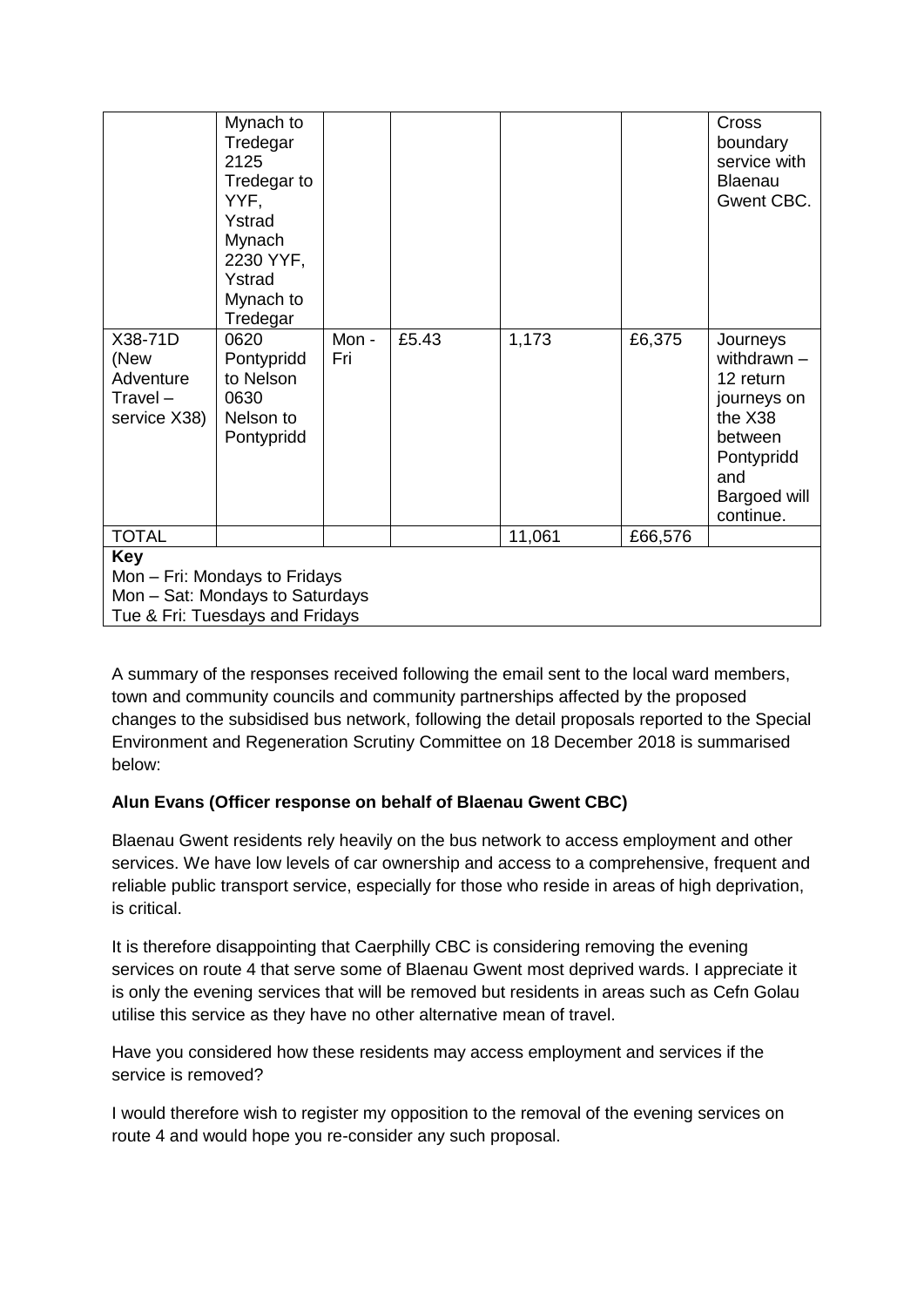## **Councillor Carl Cuss**

Concerned about the withdrawal of evening bus services between Tredegar and Bargoed / Ystrad Mynach – particularly the long established link between Tredegar and Rhymney and the impact this will have on one of the most deprived and isolated areas in the county borough.

# **Ceri Mortimer, Clerk to the Gelligaer Community Council**

Gelligaer Community Council strongly opposes the proposed reduction in revenue support for the evening bus service stagecoach 4/C9 as it will adversely affect 8,670 residents.

# **Bus Station Departure Charge Proposal**

Consultation was undertaken with the three main bus operators providing local buses in the county borough over the proposal to introduce bus station charges. The proposed charge is 35p per departure and each response confirms that the charge will lead to a review of marginal bus routes and they will also seek to recover the cost of these charges on contracts operated on behalf of the Council, as the charges were not anticipated when the tender proposals were submitted.

The responses are summarised below:

# **Harris Coaches (response from John Harris – Managing Director)**

Thank you for keeping us informed however, I've lost all confidence in the politicians taking notice of operators views, it is tough for them but it is more difficult for operators to maintain a quality level of service to our community with subsidies reduced year on year for nearly a decade and costs being increased at every turn.

Most if not all our services are at the margins and I believe are a benefit to our society, not only giving accessibility and inclusion to a growing underprivileged and helping combat loneliness but helping to support our struggling high streets.

We will have no choice but to off set any bus station charges by reduced service and avoiding bus stations where possible. The cost to Contract Services will obviously be passed on to the contracting authority i.e. The Council - Council tax payers money just goes round collecting transaction costs, how does that help anybody?

Experience shows that once a charge system is established the rate is quickly ramped up adding further to a decline in service provision.

The end game is the sick and old have free passes but no service to use them on.

## **New Adventure Travel (NAT Group) (response from Kevyn Jones, Managing Director)**

In terms of the X38 and C18 it might well result in those services being lost. They are very marginal as it stands and adding additional cost may well kill them once and for all.

In terms of the subsidised services we would write to the subsidising authority (which is obviously also Caerphilly CBC) to ask for an uplift in subsidy to take account of the increase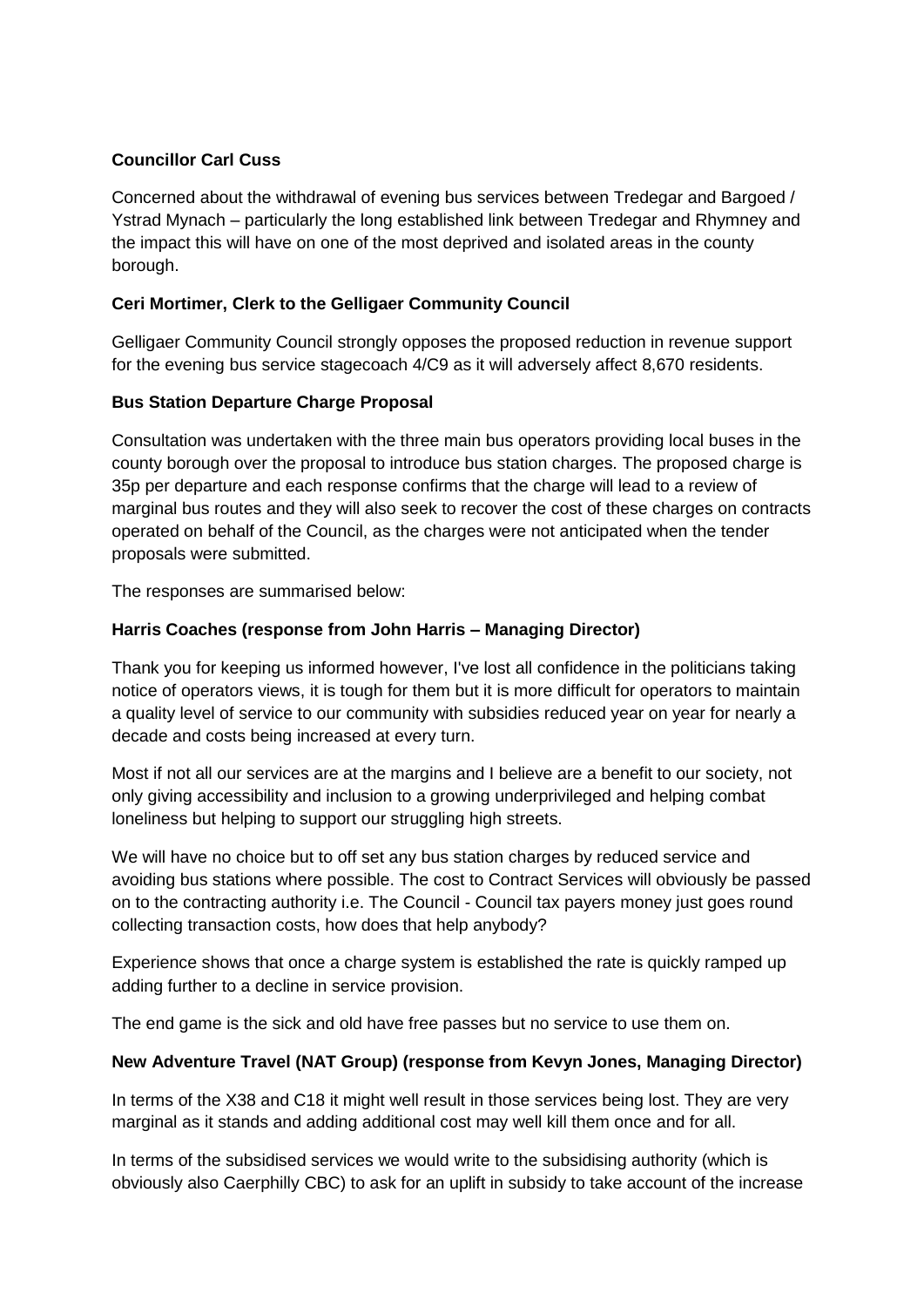in operating costs. I think this is reasonable given these additional costs were unforeseen. Dependant on the outcome of that process we may also need to look at the margins of the services affected and hand in routes which are no longer viable.

## Stagecoach South Wales (response from Nigel Winter, Managing Director)

I refer to your letter of 20<sup>th</sup> December 2018, in which you refer to Caerphilly Council considering a proposal to introduce bus station charges and review of supported bus services, together with other budget measures, including the closure of public toilets.

The cost profile for operating buses in Caerphilly has included the zero cost for bus station departures. Any new cost has to be paid for from revenues. If revenues are not increasing through growth, then we shall have no option other than to increase fare and ticket prices to cover these new costs.

The closure of public toilets at transport hubs we hope may be avoided, although we accept that, in some instances, local shops may provide a convenient alternative but only whilst the retailer is open.

The structure of local authorities across South East Wales is a matter for local government, but it cannot be ignored that sensible economies may be achieved through combining authority activity, gradually and sensibly, thus providing some economy of scale and savings that may be passed on to avoid cuts in services and new charges being applied.

Buses continue to be under pressure from passenger abstraction, from rail, social demographic change, socio economic, societal change towards working and shopping, with car usage increasing.

Rather than proposals to cut bus funding or introduce new charges, investment in buses and bus priority will help the industry to generate new custom  $-$  the new custom that will help pay for departure charges.

During 2018, service 25 (Caerphilly - Cardiff) was under scrutiny for punctuality reasons. Due to unpredictable road conditions and a lack of effective bus priority measures to help achieve punctual performance, this service sustained a 25% increase in costs to provide the resource to address the problem. Already a service